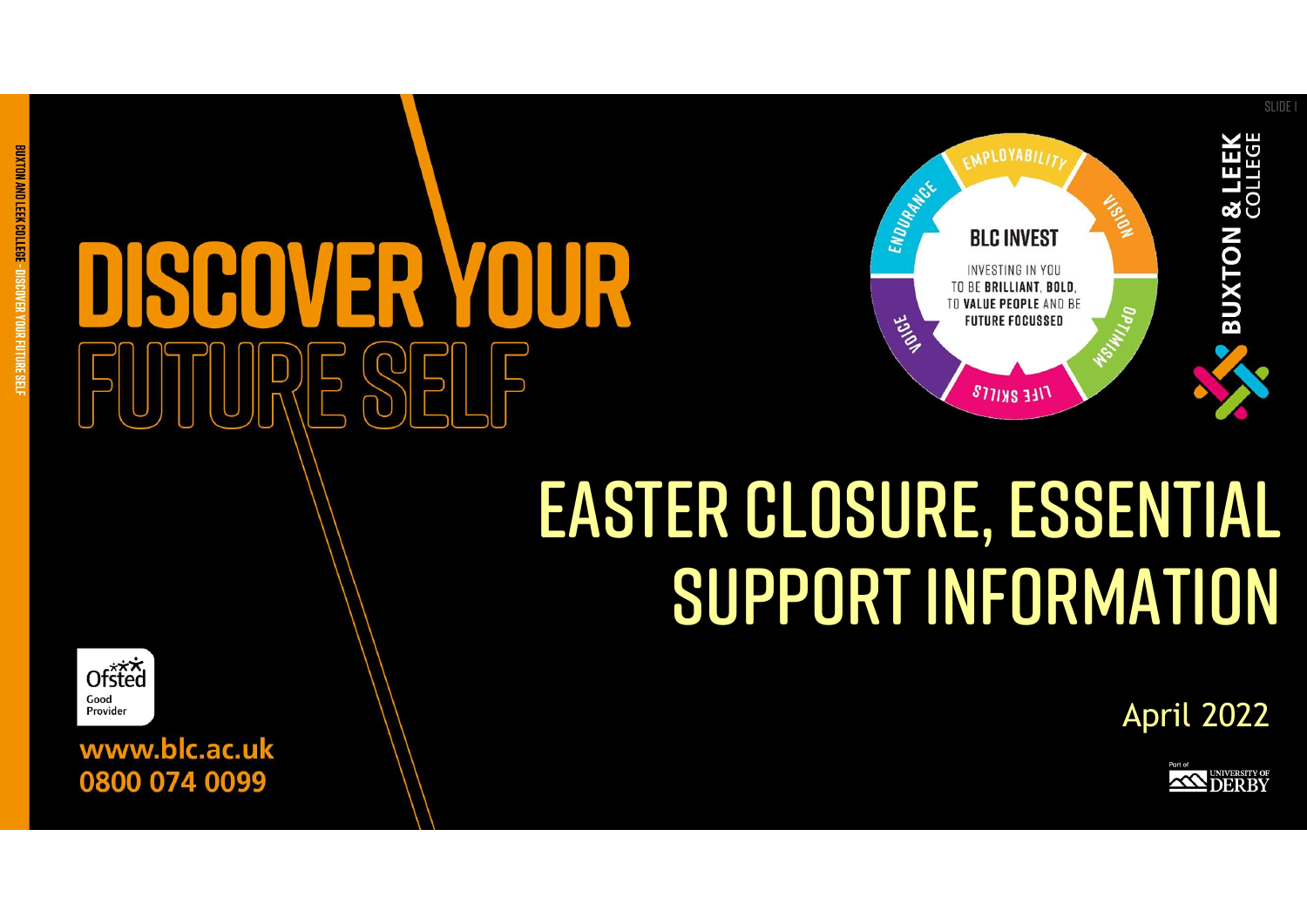### Easter 2022 – college closure information

- <sup>28</sup><br>Ferm ends on Friday 8<sup>th</sup> April, College reopens on Monday 25th April 2022.
- \*During this period it is important to:
	- Look after your physical and emotional wellbeing
	- Know who to contact if you need help or support





For more information visit www.blc.co.uk or call 0800 074 0099 Connect with Buxton & Leek College on 00000

08/04/2022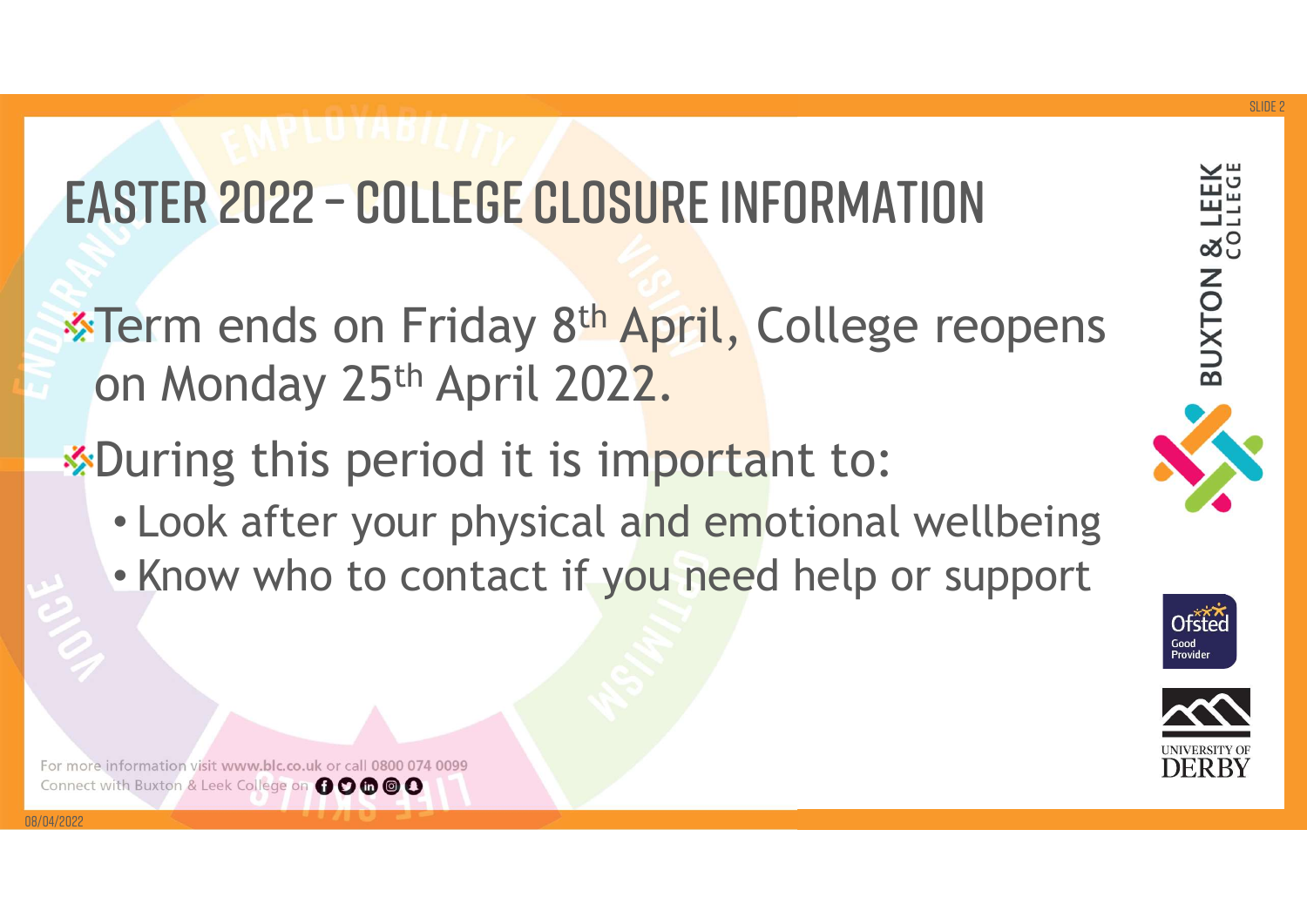# **BELLBEING - TIPS**<br>Be mindful and take notice – Easter is a busy time but try and take some time to be<br>Be mindful and take notice – Easter is a busy time but try and take some time to be<br>Be mindful and pay attention to you **SOKING AFTER YOUR PHYSICAL AND EMOTIONAL**<br> **KELLBEING - TIPS**<br>
Try and keep active by taking regular walks or exercising.<br>
Be mindful and take notice - Easter is a busy time but try and take some time to be<br>
mindful and p Looking after your physical and emotional LOOKING AFTER YOUR PHY

- Try and keep active by taking regular walks or exercising.
- mindful and pay attention to your surroundings
- Take a break from technology and Social Media ❖
- Make sure you eat a good balanced diet 秦
- alcohol
- Get good sleep

08/04/2022

For more information visit www.blc.co.uk or call 0800 074 0099 Connect with Buxton & Leek College on 00000





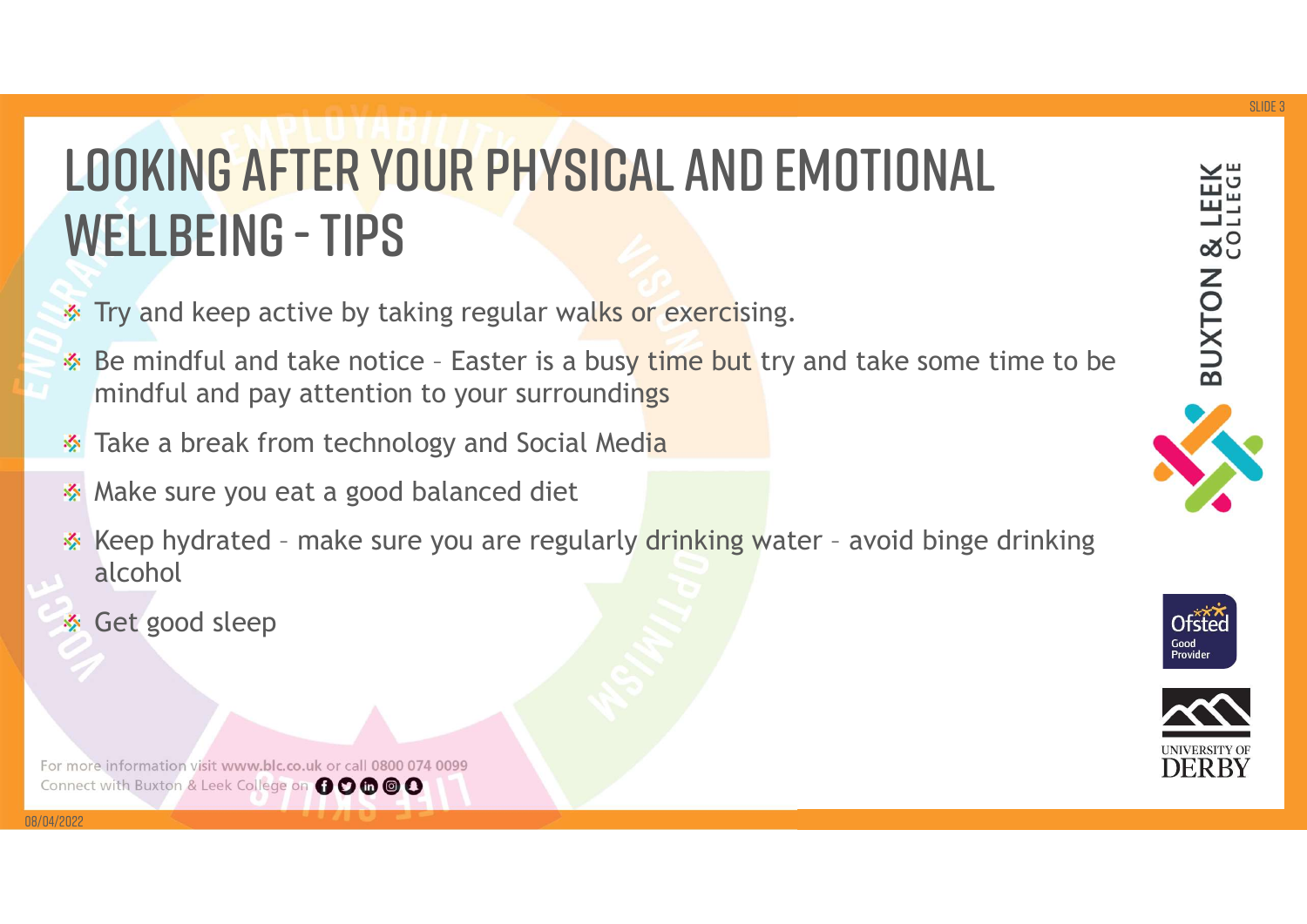## WHO TO CONTACT IF YOU NEED HELP The Mix - providing information and support.<br> [Samaritans](https://www.samaritans.org/) - crisis support.<br>
The Mix - providing information and support to under-25s<br>
The Mix - providing information and support to under-25s<br>
Shout - 2 24/7 tout sonsise, f [The Mix](https://www.themix.org.uk/get-support) – providing information and support<br>
Samaritans – rental health support.<br>
<u>Samaritans</u> – crisis support.<br>
<u>The Mix</u> – providing information and support to under-25s on a range of issues including<br>
<u>The Mix</u> – provi WHO TO CONTACT IF YOU NEED HELP AND SUPPORT

- 
- 
- mental health problems.
- [Shout](https://giveusashout.org/) a 24/7 text service, free on all major mobile networks, for anyone in crisis information and support.<br>
Shout a 24/7 text service, free on all major mobile networks, for anyone in crisis information and support to anytime, anywhere. It's a place to go if someone is struggling to cope and needs immediate help. [Kooth](https://www.kooth.com/) - an online mental wellbeing community. Access free, safe and anonymous<br>
Samaritans - crisis support.<br>
The Mix - providing information and support to under-25s on a range of issues including<br>
mental health problems.<br> **Samaritans** – enrotal health support.<br>
Samaritans – crisis support.<br>
Samaritans – crisis support.<br>
<u>Samaritans</u> – crisis support.<br>
<u>Samaritans</u> – crisis support.<br>
<u>Shout</u> – a 24/7 text service, free on all major mobile ne Young Minds - mental health support.<br>
Samaritans - crisis support.<br>
<u>The Mix</u> - providing information and support to under-25s on a range of issue<br>
<u>mental</u> health problems.<br>
<u>Shout</u> - a 24/7 text service, free on all majo Noung Minds - mental health support.<br>
Samaritans - crisis support.<br>
The Mix - providing information and support to under-25s on a range of issues including<br>
Shout - a 24/7 text service, free on all major mobile networks, f Samaritans - crisis support.<br>
The Mix - providing information and support to under-25s on a range of issues including<br>
mental health problems.<br>
Shout - a 24/7 text service, free on all major mobile networks, for anyone in
- support.
- 
- 
- 
- 



08/04/2022